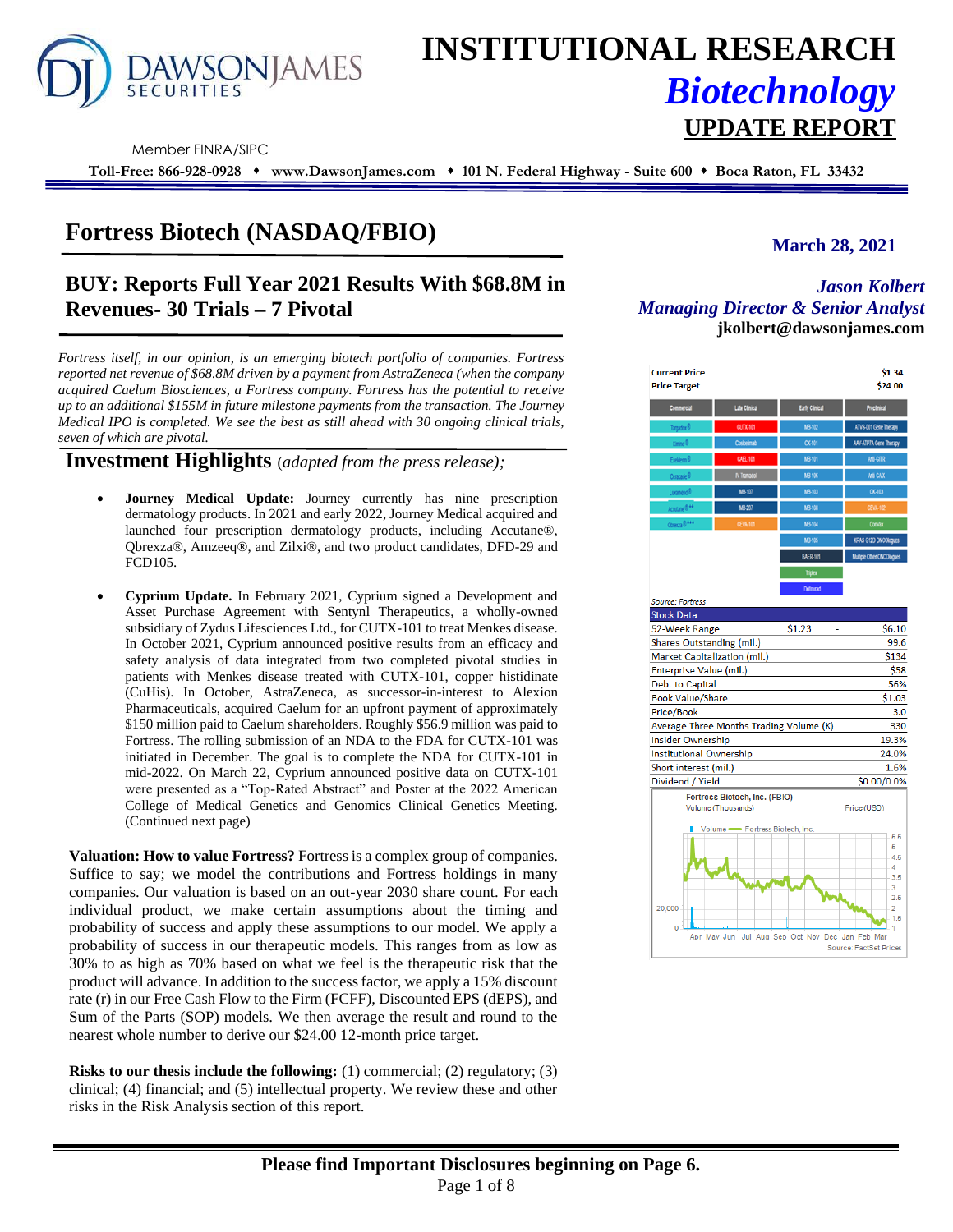

# *Adapted from the Fortress Press Release (continued):*

**Caelum Update: CAEL-101 (Light Chain Fibril-reactive Monoclonal Antibody for AL Amyloidosis).** Last October, AstraZeneca, as successor-in-interest to Alexion Pharmaceuticals, acquired Caelum for an upfront payment of approximately \$150 million paid to Caelum shareholders, of which approximately \$56.9 million was paid to Fortress, net of the \$6.4 million, 24-month escrow holdback amount and other miscellaneous transaction expenses. The agreement also provides for additional potential payments to Caelum shareholders totaling up to \$350 million, payable upon the achievement of regulatory and commercial milestones. Fortress is eligible to receive 42.4% of all potential milestone payments, for a total amount of up to approximately \$212 million.

- There are two ongoing Phase 3 studies of CAEL-101 for AL amyloidosis.
	- o In December 2021, CAEL-101 data were presented at the American Society of Hematology Annual Meeting.
	- o In June 2021, Caelum announced that CAEL-101 clinical data were presented at the European Hematology Association 2021 Virtual Congress. The data, presented in two e-posters, demonstrate the safety and tolerability profile of CAEL-101 to further support the dose selection for the ongoing Phase 3 study and suggest a possible cardiac and renal response.
	- o In June 2021, the FDA granted Fast Track designation to CAEL-101 for the treatment of light chain AL amyloidosis.

#### **Cosibelimab (formerly CK-301, an anti-PD-L1 antibody).**

- In December 2021, Fortress announced the initiation of the CONTERNO study, a global, randomized Phase 3 trial of cosibelimab in combination with pemetrexed and platinum chemotherapy for the first-line treatment of patients with nonsquamous non-small cell lung cancer.
- In January 2022, Fortress announced positive topline results from our registration-enabling clinical trial evaluating the safety and efficacy of our anti-PD-L1 antibody, cosibelimab, administered as a fixed dose of 800 mg every two weeks in patients with metastatic cSCC. The study met its primary endpoint. Checkpoint intends to submit a BLA for cosibelimab in 2022, followed by a Marketing Authorization Application submission in Europe and other territories worldwide. With a potentially favorable safety profile versus anti-PD-1 therapy and a plan to commercialize at a substantially lower price, cosibelimab has the potential to be a market disruptive product in the \$30 billion and growing PD-(L)1 class.
- Cosibelimab was sourced by Fortress and is currently in development at Checkpoint.

#### **Olafertinib (formerly CK-101, a third-generation epidermal growth factor receptor ("EGFR") inhibitor)**

- During the second quarter of 2021, Fortress had productive interactions with the FDA regarding Checkpoint's ongoing development program for olafertinib (formerly CK-101), the third-generation EGFR inhibitor is being evaluated by Fortress partner in an ongoing double-blind, randomized Phase 3 study in China.
- Olafertinib was sourced by Fortress and is currently in development at Checkpoint.

#### **MB-106 (CD20-targeted CAR T Cell Therapy).**

• In May 2021, Fortress announced that the FDA approved Mustang Bio's Investigational New Drug ("IND") application to initiate a multicenter Phase 1/2 clinical trial investigating the safety and efficacy of MB-106, a CD20-targeted, autologous CAR T cell therapy for relapsed or refractory B-NHL and CLL. Fortress intends to dose the first patient in that trial in the first half of 2022.

#### **Dotinurad (Urate Transporter (URAT1) Inhibitor)**

• In May 2021, Fortress announced an exclusive license agreement with Fuji Yakuhin Co. Ltd. to develop Dotinurad in North America and Europe. Dotinurad is a potential best-in-class urate transporter (URAT1) inhibitor for gout and possibly other hyperuricemic indications, including chronic kidney disease (CKD) and heart failure. Dotinurad (URECE® tablet) was approved in Japan in 2020 as a once-daily oral therapy for gout and hyperuricemia. Dotinurad was efficacious and well-tolerated in more than 500 Japanese patients treated for up to 58 weeks in Phase 3 clinical trials. Over 1,000 Japanese patients have been treated safely with this drug.

#### **MB-107 and MB-207 (Lentiviral Gene Therapies for XSCID)**

- In February 2021, Fortress announced encouraging MB-107 and MB-207 clinical updates from our XSCID investigator-IND trials, as well as additional consistent safety and efficacy data.
- In August 2021, Fortress announced that the European Medicines Agency ("EMA") granted Priority Medicines ("PRIME") designation to MB-107, a lentiviral gene therapy for the treatment of XSCID in newly diagnosed infants, also known as bubble boy disease.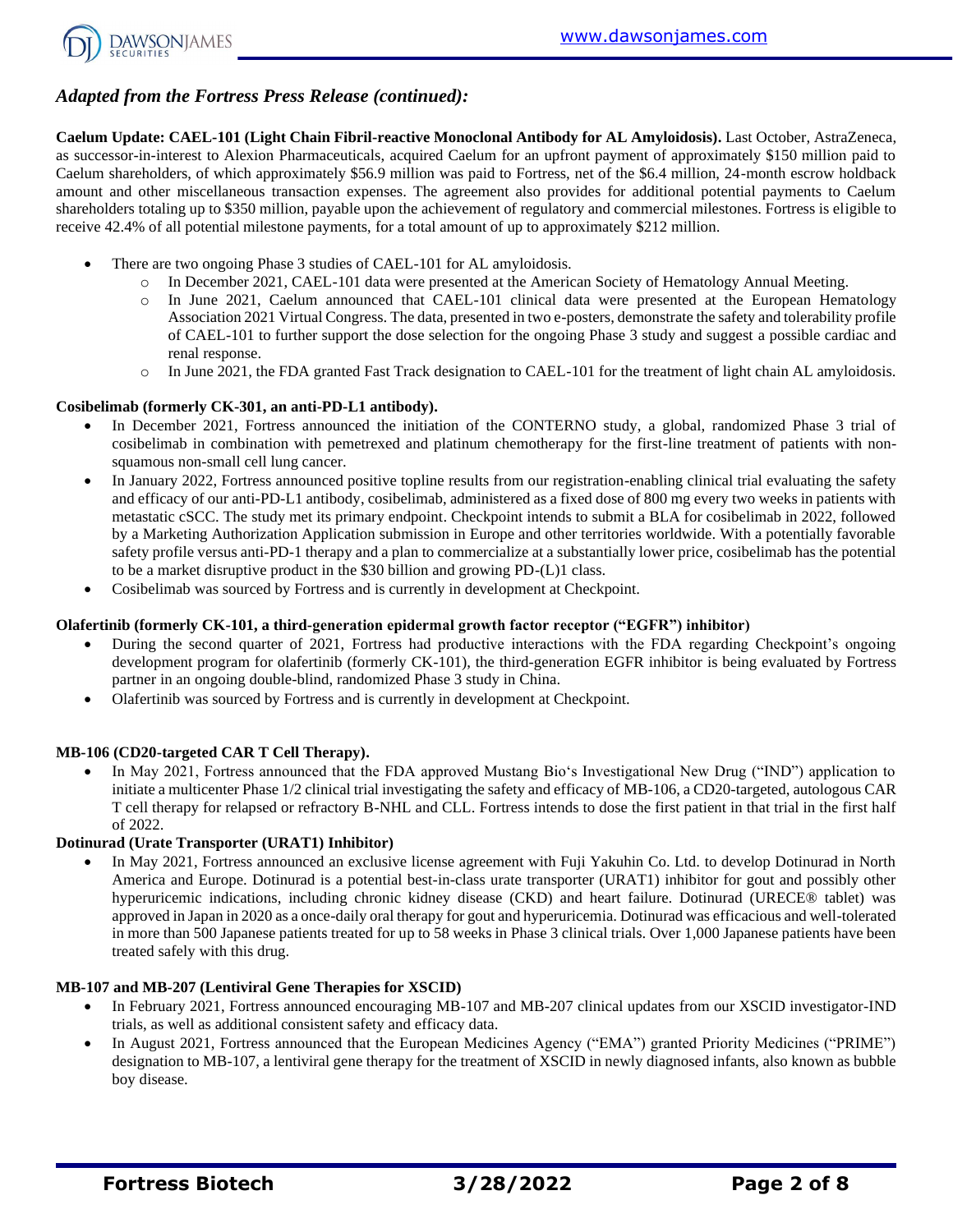

#### **Helocyte**

#### **Triplex (Cytomegalovirus ("CMV") vaccine)**

In December 2021, Fortress announced that a Phase 2 double-blind, randomized, placebo-controlled clinical trial was initiated to evaluate the safety and efficacy of Triplex, a cytomegalovirus ("CMV") vaccine, in eliciting a CMV-specific immune response and reducing CMV replication in people living with HIV. The trial is being conducted by the AIDS Clinical Trials Group and is funded by the National Institute of Allergy and Infectious Disease, part of the National Institutes of Health.

#### **Mustang Bio**

#### **MB-101 (IL13Rα2-targeted CAR T Cell Therapy)**

- In May 2021, Fortress announced that the first patient was dosed at City of Hope in a clinical trial to establish the safety and feasibility of administering MB-101 (autologous IL13Rα2-directed CAR T cells) to patients with leptomeningeal brain tumors (e.g., glioblastoma, ependymoma or medulloblastoma).
- In October 2021, Christine Brown, Ph.D., Deputy Director, T Cell Therapeutics Research Laboratory Professor, Departments of Hematology & Hematopoietic Cell Transplantation and Immuno-Oncology and The Heritage Provider Network Professor in Immunotherapy at City of Hope, presented updated Phase 1 clinical data regarding MB-101 (IL13Rα2‐targeted CAR T cells) for the treatment of glioblastoma at two scientific conferences, the First Annual Conference on CNS Clinical Trials, co-sponsored by the Society for Neuro-Oncology and American Society of Clinical Oncology, and the American Association for Cancer Research Virtual Special Conference: Brain Cancer.

#### **MB-105 (PSCA-targeted CAR T Cell Therapy)**

• In February 2022, Phase 1 data on MB-105, a PSCA-targeted CAR T cell therapy administered systemically to patients with PSCA-positive metastatic castration-resistant prostate cancer (mCRPC), were presented by City of Hope at the 2022 American Society of Clinical Oncology Genitourinary Cancers Symposium. The data results indicated that PSCA-CAR T-cell therapy is feasible in patients with mCRPC with dose-limiting toxicity of cystitis and show preliminary anti-tumor effect at a dose of 100 million cells plus lymphodepletion. It was concluded that escalation up to the next dose level of 300 million cells can proceed in the trial.

#### **B-109 (MB-101 (IL13Rα2-targeted CAR T Cell Therapy) + MB-108 oncolytic virus)**

In March 2022, Fortress announced that an abstract reporting on Phase 1 trials being conducted at the University of Alabama at Birmingham (UAB) and City of Hope of Mustang Bio's exclusively licensed oncolytic viral and CAR T-cell therapies for the treatment of patients with glioblastoma (GBM) was selected as a late-breaking poster presentation at the American Association for Cancer Research (AACR) Annual Meeting 2022, taking place April 8 – 13, 2022, in New Orleans, Louisiana. The abstract will also be published in the online Proceedings of the AACR.

#### **Novel CAR T Technology**

• In August 2021, Fortress announced an exclusive license agreement with Mayo Clinic for a novel technology to create in vivo CAR T cells that may be able to transform the administration of CAR T therapies and has the potential to be used as an off-the-shelf therapy.

#### **Ex Vivo Lentiviral Gene Therapy for RAG1 Severe Combined Immunodeficiency ("RAG1-SCID")**

• In November 2021, Fortress announced the execution of an exclusive license agreement with Leiden University Medical Centre for a first-in-class ex vivo lentiviral gene therapy for the treatment of RAG1-SCID.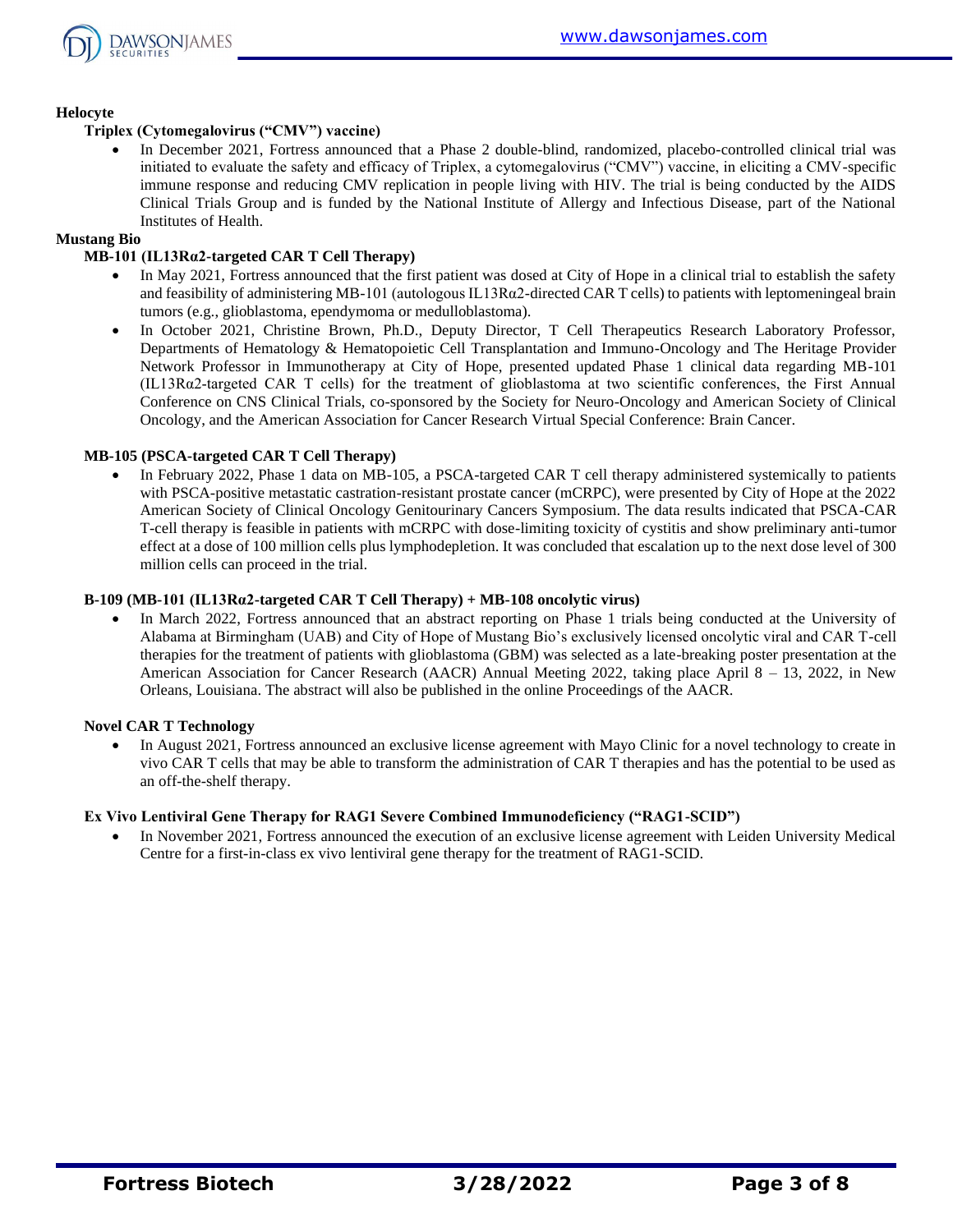

#### **Risk Analysis**

In addition to the typical risks associated with development stage specialty pharmaceutical companies, potential risks specific to Fortress Biotech are as follows:

**Financial risk.** The company may need to raise capital in the marketplace in order to successfully push its products into the next phase, and there can be no assurances that the company will be able to successfully raise capital and/or do so on favorable terms.

**Clinical and regulatory risk**. Lead products must start and complete clinical trials. Trials may not produce results sufficient for regulatory approval.

**Partnership risk.** Fortress Biotech may seek partnerships for clinical development support and commercialization. We have no specific knowledge of any discussions with possible partners today, and there can be no assurances that the company will be able to secure a favorable partnership.

**Commercial risk.** There are no assurances that the company will be able to secure favorable pricing, commercially launch products, and achieve significant market share to become profitable.

**Legal and intellectual property risk.** The company may have to defend its patents and technical know-how, and there can be no assurances that the patents will not be infringed or will be held as valid if challenged, and or that the company may infringe on third parties' patents.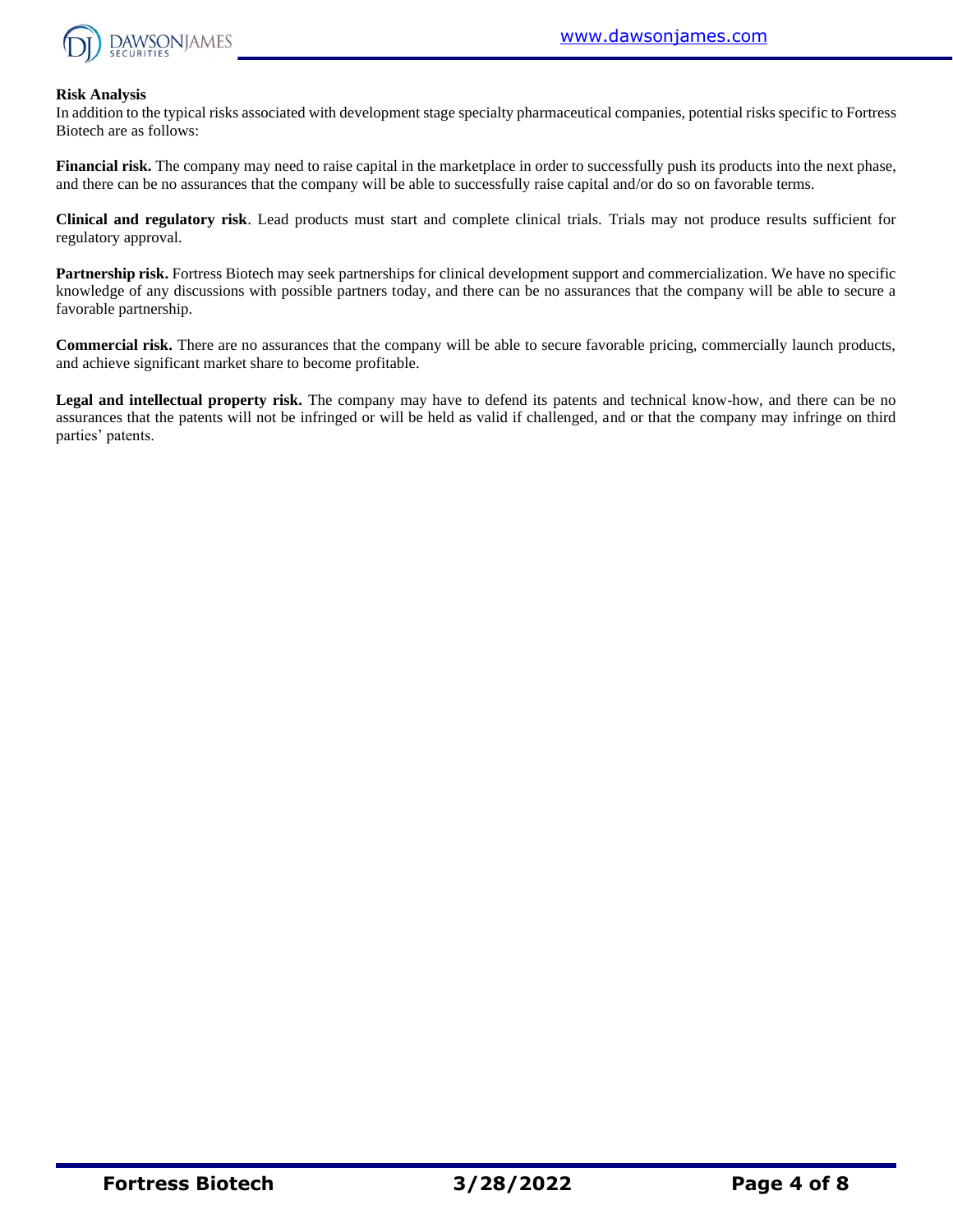

#### **Exhibit 1. Income Statement**

| Probability Revenue Forecast: ('000)                                |                  |                         |                                |                           |                                          |                    |                  |                  |                        |                  |                          |                         |                                 |                  |                  |                  |
|---------------------------------------------------------------------|------------------|-------------------------|--------------------------------|---------------------------|------------------------------------------|--------------------|------------------|------------------|------------------------|------------------|--------------------------|-------------------------|---------------------------------|------------------|------------------|------------------|
|                                                                     |                  |                         |                                |                           |                                          |                    |                  |                  |                        |                  |                          |                         |                                 |                  |                  |                  |
| Avenue Therapeutics: IV Tramadol end use sales                      |                  |                         |                                |                           | -\$                                      | \$                 |                  |                  |                        |                  |                          |                         |                                 |                  |                  |                  |
| Percent Owned by Fortress                                           | 32%              | 32%                     | 32%                            | 32%                       | 32%                                      | 32%                | 32%              | 32%              | 32%                    | 32%              | 32%                      | 32%                     | 32%                             | 32%              | 32%              | 32%              |
| <b>Revenues Attributed back to Fortress</b>                         |                  |                         |                                |                           |                                          |                    |                  |                  |                        |                  |                          |                         |                                 |                  |                  |                  |
| Mustang Bio - Bubble Boy (MB-107)                                   |                  |                         |                                | 19,406<br><b>s</b>        | 22,781<br>$\mathbf{s}$                   | 18,563<br><b>S</b> | 23.625           | 84,375           | 180,000                | 255,938          | 278,438                  | 267,188                 | \$<br>328.125                   | 300,000          | 261,563          | 215,625          |
| Percent Owned by Fortress                                           | 30%              | 30%                     | 30%                            | 30%                       | 30%                                      | 30%                | 30%              | 30%              | 30%                    | 30%              | 30%                      | 30%                     | 30%                             | 30%              | 30%              | 30%              |
| <b>Revenues Attributed back to Fortress</b>                         |                  | $\overline{\mathbf{0}}$ |                                | 5,822                     | 6,834                                    | 5,569              | 7,088            | 25,313           | 54,000                 | 76,781           | 83,531                   | 80,156                  | 98,438                          | 90,000           | 78,469           | 64,688           |
| Cyprium -CUTX-101 - Menkes Disease                                  |                  |                         | ¢                              | $5.175$ \$                | 6.075<br>- \$                            | 4.950<br>- \$      | 6.300            | 22.500           | 67,500                 | 112,500          | 157,500                  | 180,000                 | 180,000<br>$\ddot{\phantom{1}}$ | 180,000          | 180,000          | 180,000          |
| Percent Owned by Fortress                                           | 89%              | 89%                     | 89%                            | 89%                       | 89%                                      | 89%                | 89%              | 89%              | 89%                    | 89%              | 89%                      | 89%                     | 89%                             | 89%              | 89%              | 89%              |
|                                                                     |                  |                         |                                |                           |                                          |                    |                  |                  | 60.075                 |                  |                          |                         |                                 |                  |                  |                  |
| <b>Revenues Attributed back to Fortress</b>                         |                  | - 1                     | -1                             | 4,606                     | 5,407                                    | 4,406              | 5,607            | 20,025           |                        | 100,125          | 140,175                  | 160,200                 | 160,200                         | 160,200          | 160,200          | 160,200          |
| CheckPoint (Cosibelimab PD-L1)                                      |                  |                         |                                | $\mathbf{s}$              | $\mathbf{s}$<br>$\overline{\phantom{a}}$ | -\$<br>$\sim$      | . п.             |                  | 29,945                 | 94.112           | 188,224                  | 282,336                 | 376,448                         | 470,559          | 564,671          | 658,783          |
| Percent Owned by Fortress                                           | 32%              | 32%                     | 32%                            | 32%                       | 32%                                      | 32%                | 32%              | 32%              | 32%                    | 32%              | 32%                      | 32%                     | 32%                             | 32%              | 32%              | 32%              |
| <b>Revenues Attributed back to Fortress</b>                         |                  |                         |                                |                           |                                          |                    | ä.               |                  | 9.582                  | 30.116           | 60.232                   | 90.347                  | 120,463                         | 150,579          | 180.695          | 210,811          |
| CK-101 end use sales                                                |                  |                         |                                |                           |                                          |                    |                  |                  | 271,206                | 542,413          | 650,896                  | 759,378                 | 813,619                         | 867,861          | 922,102          | 976,343          |
| Percent Owned by Fortress                                           | 32%              | 32%                     | 32%                            | 32%                       | 32%                                      | 32%                | 32%              | 32%              | 32%                    | 32%              | 32%                      | 32%                     | 32%                             | 32%              | 32%              | 32 <sup>c</sup>  |
| <b>Revenues Attributed back to Fortress</b>                         |                  |                         |                                |                           |                                          |                    |                  |                  | 86,786                 | 173,572          | 208,287                  | 243,001                 | 260,358                         | 277.715          | 295,073          | 312,430          |
| Journey Medical Corporation (Dermatology)                           | 34,921           | 44,531                  | 63,134                         | 14,811                    | 16,743                                   | 15,455             | 17,387           | 64,397           | 70,836                 | 77,920           | 85,712                   | 94,283                  | 103,711                         | 114,083          | 125,491          | 138,040          |
|                                                                     |                  |                         |                                |                           |                                          |                    |                  |                  |                        |                  |                          |                         |                                 |                  |                  |                  |
| Percent Owned by Fortress                                           | 100%             | 100%                    | 100%                           | 47%                       | 47%                                      | 47%                | 47%              | 47%              | 47%                    | 47%              | 47%                      | 47%                     | 47%                             | 47%              | 47%              | 47%              |
| <b>Revenues Attributed back to Fortress</b>                         | 34,921           | 44,531                  | 63,134                         | 6,961                     | 7,869                                    | 7,264              | 8,172            | 30,266           | 33,293                 | 36,622           | 40,285                   | 44,313                  | 48,744                          | 53,619           | 58,981           | 64,879           |
| <b>Other Revenue Back to Fortress</b>                               | 1.708            | 1.068                   | 5.656                          | 230                       | 240                                      | 250                | 280              | 1.000            | 1.100                  | 1,210            | 1,331                    | 1.464                   | 1.611                           | 1.772            | 1.949            | 2,144            |
| <b>Fortress Revenues</b>                                            | 36,629           | 45,599                  | 68,791                         | 17,619                    | 20,350                                   | 17,488             | 21,146           | 76,604           | 244,836                | 418,427          | 533,840                  | 619,482                 | 689,814                         | 733.885          | 775,366          | 815,150          |
|                                                                     |                  |                         |                                |                           |                                          |                    |                  |                  |                        |                  |                          |                         |                                 |                  |                  |                  |
|                                                                     |                  |                         |                                |                           |                                          |                    |                  |                  |                        |                  |                          |                         |                                 |                  |                  |                  |
|                                                                     |                  |                         |                                |                           |                                          |                    |                  |                  |                        |                  |                          |                         |                                 |                  |                  |                  |
| Avenue Therapeutic (IV Tramadol) Royalties (4.5% on sales > \$325M) |                  |                         |                                |                           |                                          |                    |                  |                  |                        |                  |                          |                         |                                 |                  |                  |                  |
| Associate Milestones                                                |                  |                         | Ś.<br>$\overline{\phantom{a}}$ |                           |                                          |                    |                  |                  |                        |                  |                          |                         |                                 |                  |                  |                  |
|                                                                     |                  |                         |                                |                           |                                          |                    |                  |                  |                        |                  |                          |                         |                                 |                  |                  |                  |
| Mustang Bio - Bubble Boy (MB-107) Prob. Adj. Royalties - 4.5%       |                  |                         |                                | \$<br>873<br>- 5          | 1,025<br>- \$                            | 835<br><b>S</b>    | 1,063            | S.<br>3,797      | $\mathcal{S}$<br>8.100 | \$11,517.19      | $\mathfrak{s}$<br>12,530 | $\mathcal{L}$<br>12,023 | \$<br>14,766                    | S.<br>13,500     | 11,770<br>£.     | 9,703            |
| Associate Milestones                                                |                  |                         |                                |                           |                                          |                    |                  |                  |                        |                  |                          |                         |                                 |                  |                  |                  |
|                                                                     |                  |                         |                                |                           |                                          |                    |                  |                  |                        |                  |                          |                         |                                 |                  |                  |                  |
|                                                                     |                  |                         |                                |                           |                                          |                    |                  |                  |                        |                  |                          |                         |                                 |                  |                  |                  |
| Cyprium - CUTX-101 Menke's Disease - Prob. Adj. Royalties - 4.5%    |                  |                         |                                | \$<br>311<br>$\mathbf{s}$ | 365<br>- \$                              | 297 \$             | 378              | s<br>1.350       | \$<br>11.475           | 28,125<br>\$     | \$<br>39,375             | 45,000<br>\$.           | \$<br>45,000                    | 45,000<br>\$     | 45,000<br>s.     | 45,000           |
| Associate Milestones                                                |                  |                         |                                | 2.300<br>S<br>-S          | 2,700<br>-S                              | 2,200<br>\$        | 2,800            | \$.<br>10,000    | \$<br>10,000           | \$.<br>10,000    | \$<br>10,000             | 10,000<br>\$.           | \$<br>10,000                    | 10,000           | 10,000           | 10,000           |
|                                                                     |                  |                         |                                |                           |                                          |                    |                  |                  |                        |                  |                          |                         |                                 |                  |                  |                  |
| CheckPoint (Cosibelmab PD-L1) - Prob. Adj. Royalties - 4.5%         |                  |                         |                                | \$                        | - \$                                     | <sub>\$</sub>      |                  | s                | \$                     | \$               | 1,348<br>s.              | 4,235<br>\$.            | 8,470<br>S.                     | 12,705<br>s      | 16,940<br>s.     | 21,175           |
| Associate Milestones                                                |                  |                         |                                |                           |                                          |                    |                  |                  |                        |                  |                          |                         |                                 |                  |                  |                  |
|                                                                     |                  |                         |                                |                           |                                          |                    |                  |                  |                        |                  |                          |                         |                                 |                  |                  |                  |
|                                                                     |                  |                         |                                |                           |                                          |                    |                  |                  |                        |                  |                          |                         |                                 | $\mathbf{s}$     |                  |                  |
| CheckPoint (CK-101 - TKI) - Prob. Adj. Royalties -25%               |                  |                         |                                |                           |                                          |                    |                  |                  | 12,204                 | 24,409<br>\$     | 29,290<br>$\mathbf{F}$   | 34,172                  | 36,613<br>\$                    | 39,054           | 41,495           | 43,935           |
| Associate Milestones                                                |                  |                         | 2.400                          |                           | 9,000                                    |                    |                  | 9,000            | 50,000                 | 50,000           | 50,000                   | 50,000                  | 35.000                          |                  |                  |                  |
| <b>Total Royalties &amp; Milestones</b>                             |                  |                         | 72,666                         | 3,484                     | 13,090                                   | 3,332              | 4.241            | 24,147           | 91,779                 | 124,051          | 142,542                  | 155,430                 | 149,849                         | 120,259          | 125,205          | 129,814          |
| Expenses:                                                           |                  |                         |                                |                           |                                          |                    |                  |                  |                        |                  |                          |                         |                                 |                  |                  |                  |
|                                                                     |                  |                         |                                |                           |                                          |                    |                  |                  |                        |                  |                          |                         |                                 |                  |                  |                  |
| <b>Fortress</b>                                                     |                  |                         |                                |                           |                                          |                    |                  |                  |                        |                  |                          |                         |                                 |                  |                  |                  |
| Costs of Goods Sold (Journey Medical)                               | 10,532           | 14,594                  | 32,084                         |                           |                                          |                    |                  |                  |                        |                  |                          |                         |                                 |                  |                  |                  |
| %COGS                                                               | 29 <sup>°</sup>  | 33%                     | 519                            | 0%                        | 0%                                       | 0%                 | O <sup>9</sup>   | O <sub>2</sub>   | 0%                     | 0 <sup>9</sup>   | O <sup>9</sup>           | 0%                      | $^{\circ}$                      | 0 <sup>9</sup>   | O <sup>s</sup>   | 0 <sup>9</sup>   |
|                                                                     |                  |                         |                                |                           |                                          |                    |                  |                  |                        |                  |                          |                         |                                 |                  |                  |                  |
| <b>Research and Development (Consolidated)</b>                      | 75,236           | 64,108                  | 113,240                        | 27,347                    | 28,536                                   | 30,915             | 32,104           | 118,902          | 124,847                | 131,089          | 137,644                  | 144,526                 | 151,752                         | 159,340          | 167,307          | 175,672          |
| Fortress                                                            |                  | 2,780                   |                                |                           |                                          |                    |                  |                  |                        |                  |                          |                         |                                 |                  |                  |                  |
| Avenue                                                              |                  | 2,866                   |                                |                           |                                          |                    |                  |                  |                        |                  |                          |                         |                                 |                  |                  |                  |
| Checkpoin                                                           |                  | 11.735                  |                                |                           |                                          |                    |                  |                  |                        |                  |                          |                         |                                 |                  |                  |                  |
|                                                                     |                  |                         |                                |                           |                                          |                    |                  |                  |                        |                  |                          |                         |                                 |                  |                  |                  |
| Mustang                                                             |                  | 39,475                  |                                |                           |                                          |                    |                  |                  |                        |                  |                          |                         |                                 |                  |                  |                  |
| Journey                                                             |                  |                         |                                |                           |                                          |                    |                  |                  |                        |                  |                          |                         |                                 |                  |                  |                  |
| Other**                                                             |                  | 1.606                   |                                |                           |                                          |                    |                  |                  |                        |                  |                          |                         |                                 |                  |                  |                  |
| Research and Development- licenses acquired                         | 6,090            | 1,820                   | 15.625                         | 3,680                     | 3,840                                    | 4,160              | 4,320            | 16,000           | 16,800                 | 17,640           | 18.522                   | 19.448                  | 20,421                          | 21,442           | 22,514           | 23,639           |
| General and Administrative (Consolidated)                           | 55,590           |                         |                                |                           | 23,031                                   | 20,373             | 23,031           | 88,580           | 90,351                 | 92,158           | 94,002                   | 95,882                  |                                 |                  | 101,750          | 103,785          |
|                                                                     |                  |                         |                                |                           |                                          |                    |                  |                  |                        |                  |                          |                         |                                 |                  |                  |                  |
|                                                                     |                  | 61,166                  | 86,843                         | 22,145                    |                                          |                    |                  |                  |                        |                  |                          |                         | 97,799                          | 99,755           |                  |                  |
| Fortress                                                            |                  | 23,341                  |                                |                           |                                          |                    |                  |                  |                        |                  |                          |                         |                                 |                  |                  |                  |
| Avenue                                                              |                  | 234                     |                                |                           |                                          |                    |                  |                  |                        |                  |                          |                         |                                 |                  |                  |                  |
| Checkpoint                                                          |                  | 6518                    |                                |                           |                                          |                    |                  |                  |                        |                  |                          |                         |                                 |                  |                  |                  |
| Journey Medical Corp. (SG&A)                                        |                  | 25,659                  |                                |                           |                                          |                    |                  |                  |                        |                  |                          |                         |                                 |                  |                  |                  |
| Mustang                                                             |                  | 6810                    |                                |                           |                                          |                    |                  |                  |                        |                  |                          |                         |                                 |                  |                  |                  |
| Journey                                                             |                  |                         |                                |                           |                                          |                    |                  |                  |                        |                  |                          |                         |                                 |                  |                  |                  |
| Other**                                                             |                  | 1,184                   | 9540                           |                           |                                          |                    |                  |                  |                        |                  |                          |                         |                                 |                  |                  |                  |
| <b>Total Operating expenses</b>                                     | 147,448          | 142,146                 | 257,332                        | 53.172                    | 55.407                                   | 55,448             | 59,454           | 223,482          | 231,999                | 240,888          | 250,168                  | 259,856                 | 269,972                         | 280,537          | 291,571          | 303,097          |
| <b>Total Operating expenses (Adjusted)</b>                          |                  | 69,164                  |                                |                           |                                          |                    |                  |                  |                        |                  |                          |                         |                                 |                  |                  |                  |
|                                                                     |                  |                         |                                |                           |                                          |                    |                  |                  |                        |                  |                          |                         |                                 |                  |                  |                  |
|                                                                     |                  |                         |                                |                           |                                          |                    |                  |                  |                        |                  |                          |                         |                                 |                  |                  |                  |
| <b>Operating Income (Loss)</b>                                      | 110,819          | (96, 546)               | (188, 541)                     | (32,070)                  | (21, 967)                                | (34, 627)          | (34,067)         | (122, 731)       | 104,617                | 301,589          | 426,215                  | 515,056                 | 569,690                         | 573,607          | 609,000          | 641,867          |
| Operating Income (Loss) adjusted                                    |                  | (23, 565)               |                                |                           |                                          |                    |                  |                  |                        |                  |                          |                         |                                 |                  |                  |                  |
| Interest income (expense), net                                      | 2,559            | 2,687                   | 649                            | 157                       | 164                                      | 177                | 184              | 681              | 716                    | 751              | 789                      | 828                     | 870                             | 913              | 959              | 1,007            |
|                                                                     |                  |                         |                                |                           |                                          |                    |                  |                  |                        |                  |                          |                         |                                 |                  |                  |                  |
| Interest expense and financing fee                                  | (11, 849)        | (12, 441)               | (15,308)                       | (3,697)                   | (3,858)                                  | (4, 179)           | (4,340)          | (16,073)         | (16, 877)              | (17, 721)        | (18, 607)                | (19, 537)               | (20, 514)                       | (21, 540)        | (22, 617)        | (23, 748)        |
| Change in FV of derivative liability                                |                  | (1.147)                 | 39,294                         |                           |                                          |                    |                  |                  |                        |                  |                          |                         |                                 |                  |                  |                  |
| Change in FV of subsidiary convertible note                         |                  |                         | (447)                          |                           |                                          |                    |                  |                  |                        |                  |                          |                         |                                 |                  |                  |                  |
| Change in FV of investments                                         | (27)             | 533                     |                                |                           |                                          |                    |                  |                  |                        |                  |                          |                         |                                 |                  |                  |                  |
| Gain on deconsolidation of Caelum                                   | 18.476           |                         |                                |                           |                                          |                    |                  |                  |                        |                  |                          |                         |                                 |                  |                  |                  |
| <b>Total Other Income</b>                                           | 9.159            | (10, 369)               | 24,188                         | (3, 540)                  | (3,694)                                  | (4,002)            | (4, 156)         | (15, 392)        | (16, 162)              | (16, 970)        | (17, 818)                | (18, 709)               | (19.644)                        | (20, 627)        | (21, 658)        | (22, 741)        |
| Pretax Income (loss from continuing operations)                     | (101, 660)       | 130.480                 | 164,353                        | (35.610)                  | 25.661                                   | 38.629             | 38.223           | 138,123          | 88.456                 | 284.62           | 108.39                   | 496.347                 | 550.046                         | 552.98           | 587,342          | 619,126          |
| Income Tax Benefit (Provision)                                      |                  |                         | (447)                          |                           |                                          |                    |                  |                  |                        | 28,462           | 61,260                   | 89,343                  | 110,009                         | 116,126          | 135,089          | 154,782          |
| <b>Tax Rate</b>                                                     | O <sup>o</sup>   |                         | O <sub>2</sub>                 | 0%                        | 0%                                       | 0%                 | 0%               |                  | 0%                     |                  |                          |                         |                                 |                  |                  | 25 <sup>6</sup>  |
|                                                                     |                  | O <sub>2</sub>          |                                |                           |                                          |                    |                  | 0%               |                        | 10%              | 15%                      | 18%                     | 20 <sup>°</sup>                 | 21%              | 23%              |                  |
|                                                                     |                  |                         |                                |                           |                                          |                    |                  |                  |                        |                  |                          |                         |                                 |                  |                  |                  |
| <b>GAAP Net Income (Loss)</b>                                       | (101,660)        | 130.480                 | 164,826                        | (35, 610)                 | (25.661)                                 | (38.629            | (38.223)         | 138.123          | 88,456                 | 256.158          | 347,137                  | 407,005                 | 440,037                         | 436,854          | 452,253          | 464,345          |
| <b>Addiusted (Non-GAAP) Loss</b>                                    |                  | (35.842)                |                                |                           |                                          |                    |                  |                  |                        |                  |                          |                         |                                 |                  |                  |                  |
| Less: net loss attributable to non-controlling interests            | 61.700           | 55,264                  | 100.123                        | 22.337                    | 23,309                                   | 25.251             | 26,222           | 97.119           | 91,292                 | 85,815           | 80,666                   | 75,826                  | 71,276                          | 67,000           | 62.980           | 59,201           |
| Net Income (loss) attributable to common stockholders               | (39,960)         | (53, 560)               | (64, 703)                      | (13,272)                  | (2, 353)                                 | (13, 378)          | (12,000)         | (41,004)         | 179,748                | 341,972          | 427,803                  | 482,831                 | 511,313                         | 503,854          | 515,233          | 523,545          |
| <b>GAAP-EPS</b>                                                     | (0.73)           | (0.76)                  | (0.79)                         | (0.16)                    | (0.03)                                   | (0.16)             | (0.15)           | (0.50)           | 2.19                   | 4.16             | 5.18                     | 5.82                    | 6.14                            | 6.03             | 6.14             | 6.21             |
| GAAP-EPS (Dil)                                                      | (0.60)           | (0.76)                  | (0.79)                         | (0.16)                    | (0.03)                                   | (0.16)             | (0.15)           | (0.50)           | 2.19                   | 4.16             | 5.18                     | 5.82                    | 6.14                            | 6.03             | 6.14             | 6.21             |
|                                                                     |                  |                         |                                |                           |                                          |                    |                  |                  |                        |                  |                          |                         |                                 |                  |                  |                  |
| Adjusted Non-GAAP EPS (DIL)                                         |                  | (0.50)                  |                                |                           |                                          |                    |                  |                  |                        |                  |                          |                         |                                 |                  |                  |                  |
| Wgtd Avg Shrs (Bas) - '000s<br>Wgtd Avg Shrs (Dil) - '000s          | 54,711<br>65.502 | 71,077<br>71.077        | 81,700<br>81.700               | 81,511<br>81.511          | 81,593<br>81.593                         | 81,674<br>81.674   | 81,756<br>81.756 | 81,633<br>81.633 | 81,960<br>81.960       | 82,289<br>82.289 | 82,618<br>82.618         | 82,949<br>82.949        | 83,282<br>83.282                | 83,615<br>83.615 | 83,950<br>83.950 | 84,287<br>84.287 |

Source: Company reports and Dawson James<br>\*\* Includes the following partner companies: Aevitas, Celivation, Oyprium, Helocyte and Tamid (a Fortress partner company that discontinued development and terminated the related li

*Source: Dawson James estimates and company reports*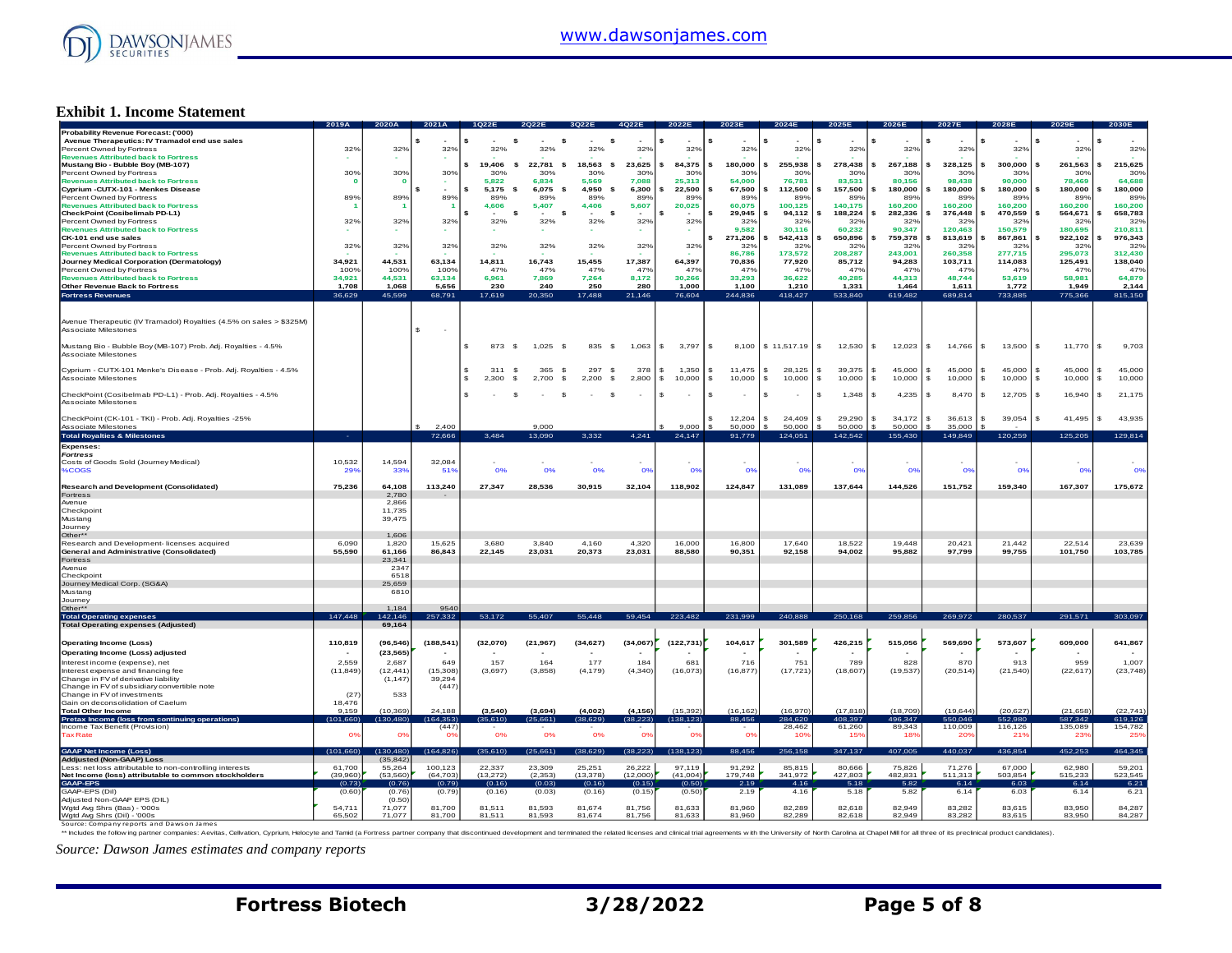

Companies mentioned in this report, working with Fortress and/or part of valuation discussion:

Alexion (ALXN/NASDAQ)-Not covered.

Astra Zeneca (AZN/NASDAQ) – Not Covered

InvaGen Pharmaceuticals – (Private).

St. Jude Children's Research Hospital (Private).

Mustang Bio (MBIO/NASDAQ) – Not covered.

Checkpoint Therapeutics (CKPT/NASDAQ) – Not covered.

Avenue Therapeutics (ATXI/ NASDAQ) – Not covered.

Caelum Biosciences (Private).

Journey Medical Corporation (DERM).

Cyprium Therapeutics (Private).

Fuji Yakuhin (subsidiary of Fuji-Japan – Not Covered)

### **Important Disclosures:**

#### **Price Chart:**



Update – Buy February 20, 2020, Price Target \$19.00

Update – Buy March 30, 2020, Price Target \$19.00

Update – Buy May 14, 2020, Price Target \$19.00

Update – Buy July 31, 2020, Price Target \$19.00

Update – Buy September 8, 2020, Price Target \$19.00

Price Target Change – Buy October 12, 2020, Price Target \$15.00 Update – Buy October 20, 2020, Price Target \$15.00

Price Target Change – Buy November 10, 2020, Price Target \$16.00

Update – Buy December 14, 2020, Price Target \$16.00

Update – Buy February 2, 2021, Price Target \$16.00

Price Target Change – Buy February 17, 2021, Price Target \$21.00 Price Target Change – Buy February 24, 2021, Price Target \$22.00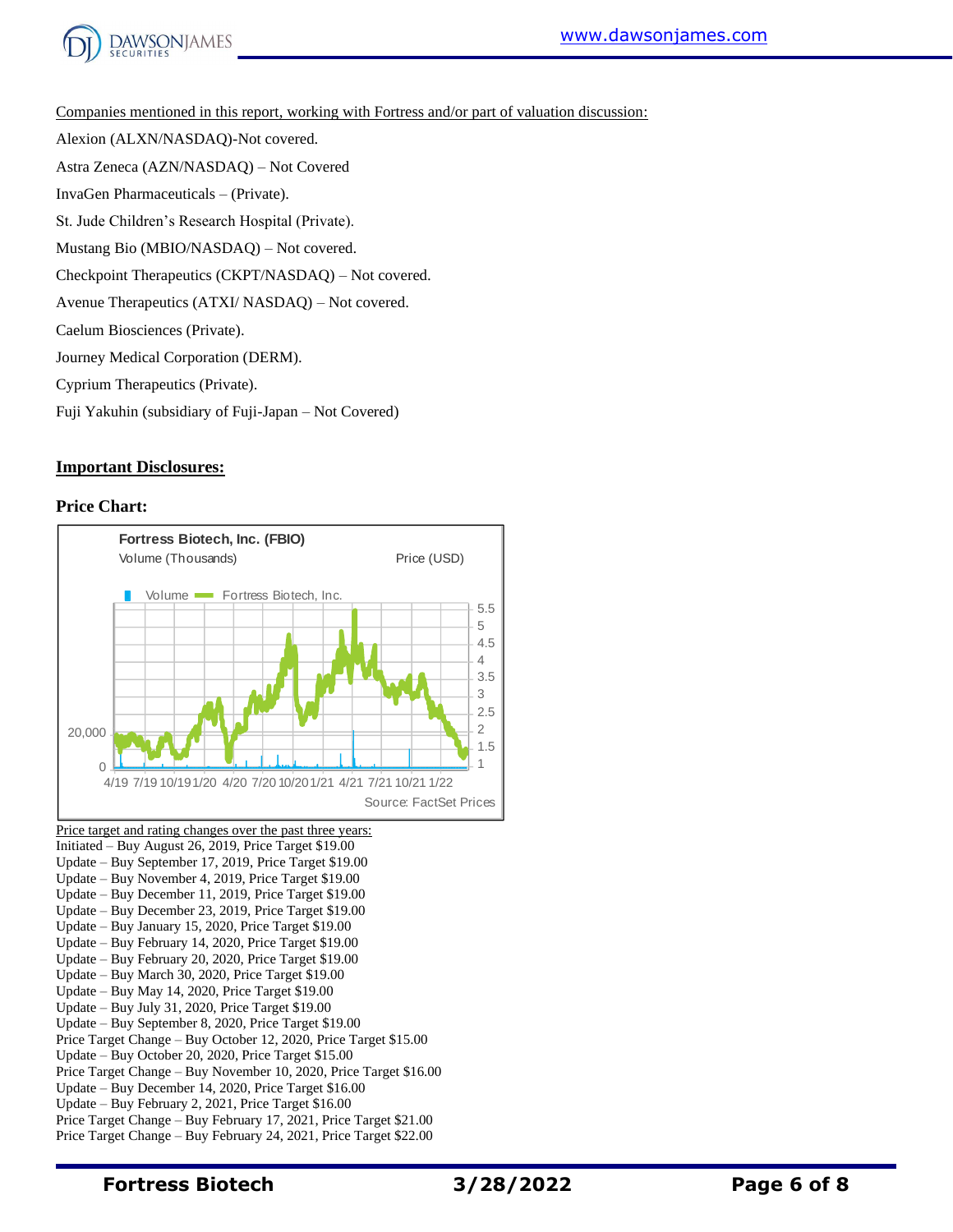

- Price Target Change Buy April 7, 2021, Price Target \$24.00 Update – Buy April 13, 2021, Price Target \$24.00 Update – Buy May 10, 2021, Price Target \$24.00 Update – Buy May 20, 2021, Price Target \$24.00 Update – Buy June 11, 2021, Price Target \$24.00 Update – Buy June 15, 2021, Price Target \$24.00
- Update Buy August 17, 2021, Price Target \$24.00
- Update Buy September 29, 2021, Price Target \$24.00
- Update Buy October 26, 2021, Price Target \$24.00
- Update Buy November 19, 2021, Price Target \$24.00
- Update Buy February 17, 2022, Price Target \$24.00 Update – Buy March 28, 2022, Price Target \$24.00

Dawson James Securities, Inc. (the "Firm") is a member of the Financial Industry Regulatory Authority ("FINRA") and the Securities Investor Protection Corporation ("SIPC").

The Firm does not make a market in the securities of the subject company(s). The Firm has engaged in investment banking relationships with the subject company in the prior twelve months, as a manager or co-manager of a public offering and has received compensation resulting from those relationships. The Firm may seek compensation for investment banking services in the future from the subject company(s). The Firm has not received other compensation from the subject company(s) in the last 12 months for services unrelated to managing or co-managing of a public offering.

Neither the research analyst(s) whose name appears on this report nor any member of his (their) household is an officer, director or advisory board member of these companies. The Firm and/or its directors and employees may own securities of the company(s) in this report and may increase or decrease holdings in the future. As of March 3, 2022, the Firm as a whole did not beneficially own 1% or more of any class of common equity securities of the subject company(s) of this report. The Firm, its officers, directors, analysts or employees may affect transactions in and have long or short positions in the securities (or options or warrants related to those securities) of the company(s) subject to this report. The Firm may affect transactions as principal or agent in those securities.

Analysts receive no direct compensation in connection with the Firm's investment banking business. All Firm employees, including the analyst(s) responsible for preparing this report, may be eligible to receive non-product or service-specific monetary bonus compensation that is based upon various factors, including total revenues of the Firm and its affiliates as well as a portion of the proceeds from a broad pool of investment vehicles consisting of components of the compensation generated by investment banking activities, including but not limited to shares of stock and/or warrants, which may or may not include the securities referenced in this report.

Although the statements in this report have been obtained from and are based upon recognized statistical services, issuer reports or communications, or other sources that the Firm believes to be reliable, we cannot guarantee their accuracy. All opinions and estimates included in this report constitute the analyst's judgment as of the date of this report and are subject to change without notice.

## **Information about valuation methods and risks can be found in the "VALUATION" and "RISK ANALYSIS" sections of this report.**

The securities of the company discussed in this report may be unsuitable for investors depending on their specific investment objectives and financial position. This report is offered for informational purposes only and does not constitute an offer or solicitation to buy or sell any securities discussed herein in any jurisdiction where such would be prohibited. Additional information is available upon request.

#### **Rating Definitions:**

- 1) **Buy**: the analyst believes the price of the stock will appreciate and produce a total return of at least 20% over the next 12-18 months;
- 2) **Neutral**: the analyst believes the price of the stock is fairly valued for the next 12-18 months;
- 3) **Sell**: the analyst believes the price of the stock will decline by at least 20% over the next 12-18 months and should be sold.

The following chart reflects the range of current research report ratings for all companies, followed by the analysts of the Firm. The chart also reflects the research report ratings relating to those companies for which the Firm has performed investment banking services.